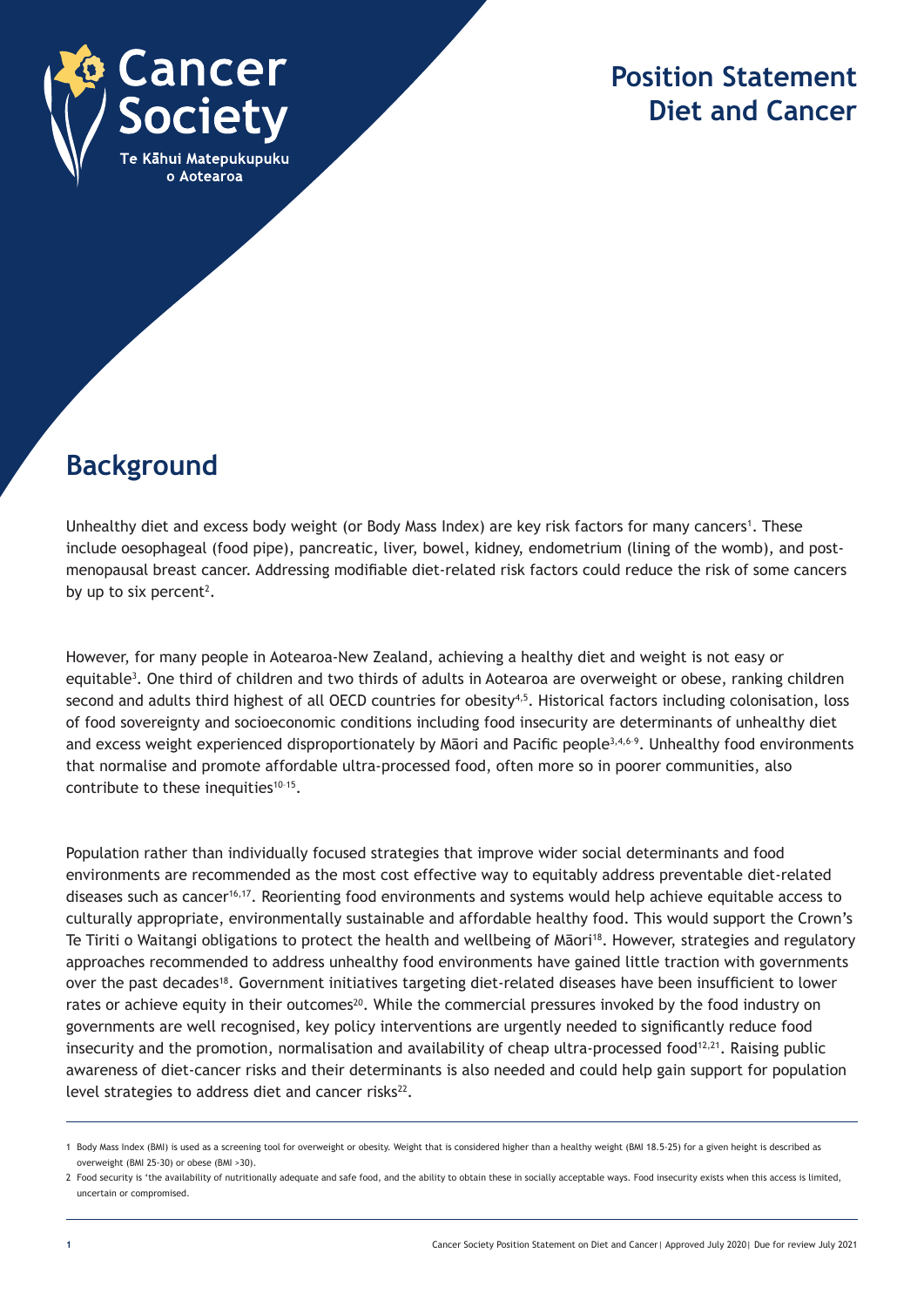# **Summary of recommendations**

To protect and address health equity in Aotearoa, the Cancer Society advocates an evidence based population approach and a shift to sustainable healthy food patterns and systems $16,23-25$ . Addressing the complexity of the issue will need many approaches. The Cancer Society supports collaboratively working on and advocating for

- raising public awareness of the links between diet, food environments and cancer risk
- strengthening the Childhood Obesity Plan including adoption of clear and consistent healthy food standards for education settings
- government set standards for the processed food industry including
	- a substantial health protecting levy on sugar

### **Recommendations**

The Cancer Society supports stronger government leadership, regulation and resourcing to enable affordable sustainable healthy food for all New Zealanders to reduce diet-related cancer risk though:

- 1. Raising awareness of diet, food environments and cancer risk. While many adults in NZ are aware that there are things they can do to reduce risks of cancer, there remain substantial gaps in understanding. Improving public awareness with an equity focus is recommended as an important part of cancer control<sup>22,26</sup>. The Cancer Society has a key role in raising awareness of diet and cancer risks to increase public and political support for effective policies to address economic, social and environmental determinants of diet and weight. These include the following:
- 2. Strengthening the Childhood Obesity Plan through specific, measurable objectives, targets, funding, evaluation, and policies. A comprehensive national plan to improve the food environments for children in Aotearoa is needed to fulfil legal obligations to the United Nations to provide good

sweetened drinks

- protecting children and young people from marketing of unhealthy food and drink
- government set targets for the reformulation of processed foods and
- mandatory front-of-pack Health Star Rating labelling for all processed food
- development of a national food and nutrition strategy including
	- reframing food and nutrition guidelines
	- protecting food systems valued by Māori
	- ways to address food insecurity.

food for their health $24,27$ . An important part of this plan is to make healthy affordable food easily available in schools, early childhood education centres, kura kaupapa, kohanga, iwi wananga, marae, churches and public settings<sup>25,28,29</sup>. Cocreation and implementation of healthy food policies may be needed.

- 3. Higher standards for the processed food industry. The New Zealand processed food industry is largely unregulated despite the known harm of ingredients such sugar, salt and saturated fat to public health. The Cancer Society supports tighter government regulations of the processed food industry through the following approaches.
	- a. A substantial health protecting levy on sugar sweetened drinks to encourage industry reformulation and reducing consumption<sup>30-32</sup>. The Cancer Society endorses the adoption of a sugar sweetened drink levy in line with national and international recommendations including the New Zealand Dental Association's Consensus Statement, World Cancer Research Fund and WHO24,33–37. A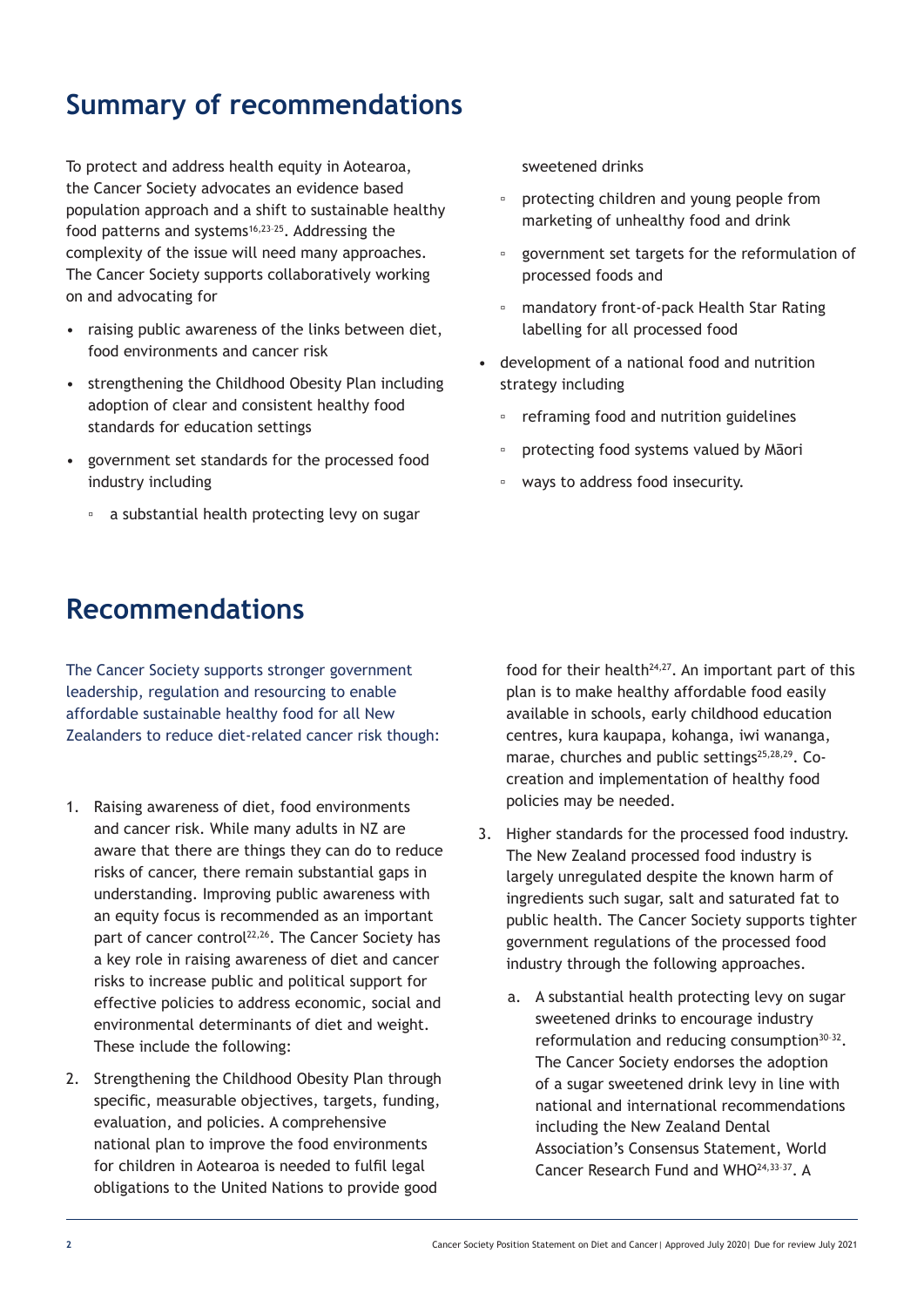sugary drinks levy would help address the health costs associated with unhealthy food currently paid for by the tax-funded public health system<sup>32</sup>.

- b. Regulations to reduce the exposure and power of unhealthy food and beverage marketing to children and young people, especially Māori and Pacific people. This needs to address broadcast media, non-broadcast media (food packaging, sponsorship, digital marketing) and children's settings<sup>12</sup>. The current industry controlled, voluntary Children's and Young Peoples Advertising Code remains insufficient to protect children from unhealthy food advertising38,39. The Cancer Society recommends tighter government regulation and monitoring of food marketing to prioritise children's health over commercial interests. Use of WHO nutrient profiling models tailored to the New Zealand context is recommended to classify foods as eligible or not eligible to be marketed to children, along with mechanisms to replace unhealthy food sponsorship of sporting and cultural events with healthy advertising<sup>12,40,41</sup>.
- c. Government set targets to reduce the added salt, sugar and saturated fat content of New Zealand processed foods as a cost effective strategy to improve the nutritional quality of our food supply<sup>16,17,25</sup>.
- d. Strengthening and mandating the Health Star Rating front of pack nutrition labelling system to incentivise industry reformulation and clearly inform consumers about the healthfulness of packaged food<sup>42,43</sup>.
- 4. A National Food and Nutrition Strategy to clearly identify and address food systems that promote and normalise culturally appropriate, sustainable and affordable healthy food. This would optimise health, the environment and the economy<sup>44</sup>. To achieve this goal the Cancer Society supports the following.
	- a. Reframing the Ministry of Health, Eating and Activity guidelines to address environmental sustainability alongside diet patterns and health<sup>44,45</sup>.
	- b. Protecting waterways and coastal ecosystems to ensure plentiful wild food resources traditionally valued by Māori<sup>7</sup>.
	- c. Upstream approaches to address food insecurity. While community initiatives can help in the short term, upstream issues such as rising food costs and benefit levels and minimum wage rates need to be addressed for long term solutions<sup>46-48</sup>. The 2019 Welfare Expert Advisory Group identified that current levels of benefits and low incomes do not meet peoples' basic needs and to access healthy food. The Cancer Society supports initiatives to address food insecurity such as living wages and benefit levels that ensure the whakamana tāngata or dignity of Maori and others<sup>49</sup>. This would help Aotearoa meet its obligations to the United Nations to protect, respect and fulfil people's rights to healthy food.

These policy priorities to impact diet-related cancer risk align with those set by other local and international organisations and public health  $experts^{16,28,50}$ .

#### **The role of the NZ Cancer Society in nutrition-related cancer prevention**

The Cancer Society considers it has an important role in advocating for these key strategies to enable all New Zealanders to access affordable healthy and environmentally sustainable food in order to reduce diet-related cancer risk.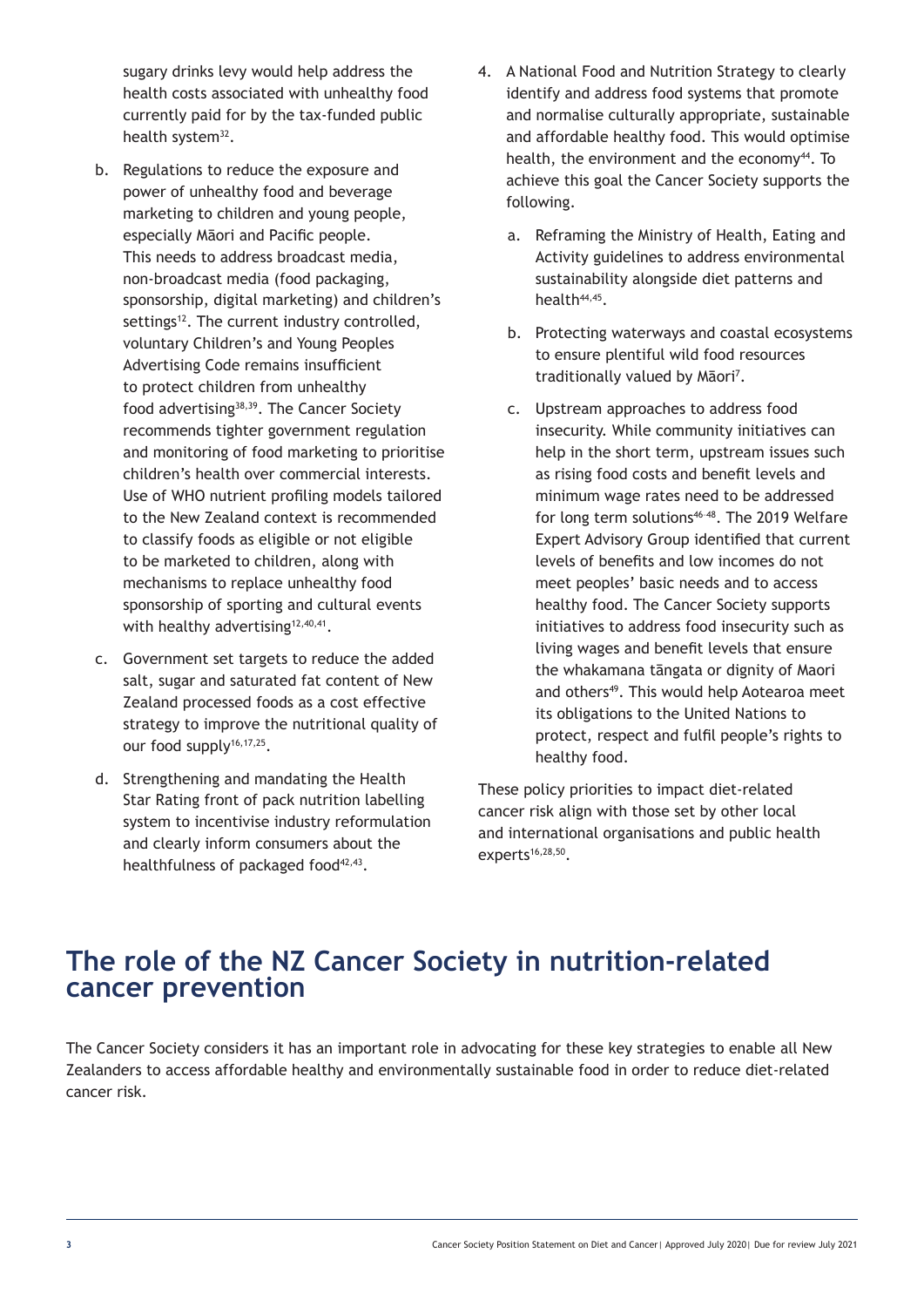**Citation:** Position Statement: Diet and Cancer. Cancer Society of New Zealand. July 2020. Available: https://cancernz.org.nz/assets/Positions-Statements/Diet-and-Cancer-Position-Statement-2020.pdf

**This position statement was endorsed by:** 

The Cancer Society's National Board; the National Health Promotion Advisory Committee, National Finance and Risk Advisory Group, and the National Executive Committee.

**Reviewers:** Sophie Carty, Nutrition Alcohol and Physical Activity Issues Group, Health Promotion Leadership Group.

**External expert reviewers:** Cliona Ni Mhurchu, University of Auckland; Lisa Te Morenga, Victoria University, of Wellington.

**Internal review group:** Dr Chris Jackson, NZ Cancer Society Medical Director.

**Developed by:** Vicki Robinson, NZ Cancer Society of New Zealand National Office, Wellington.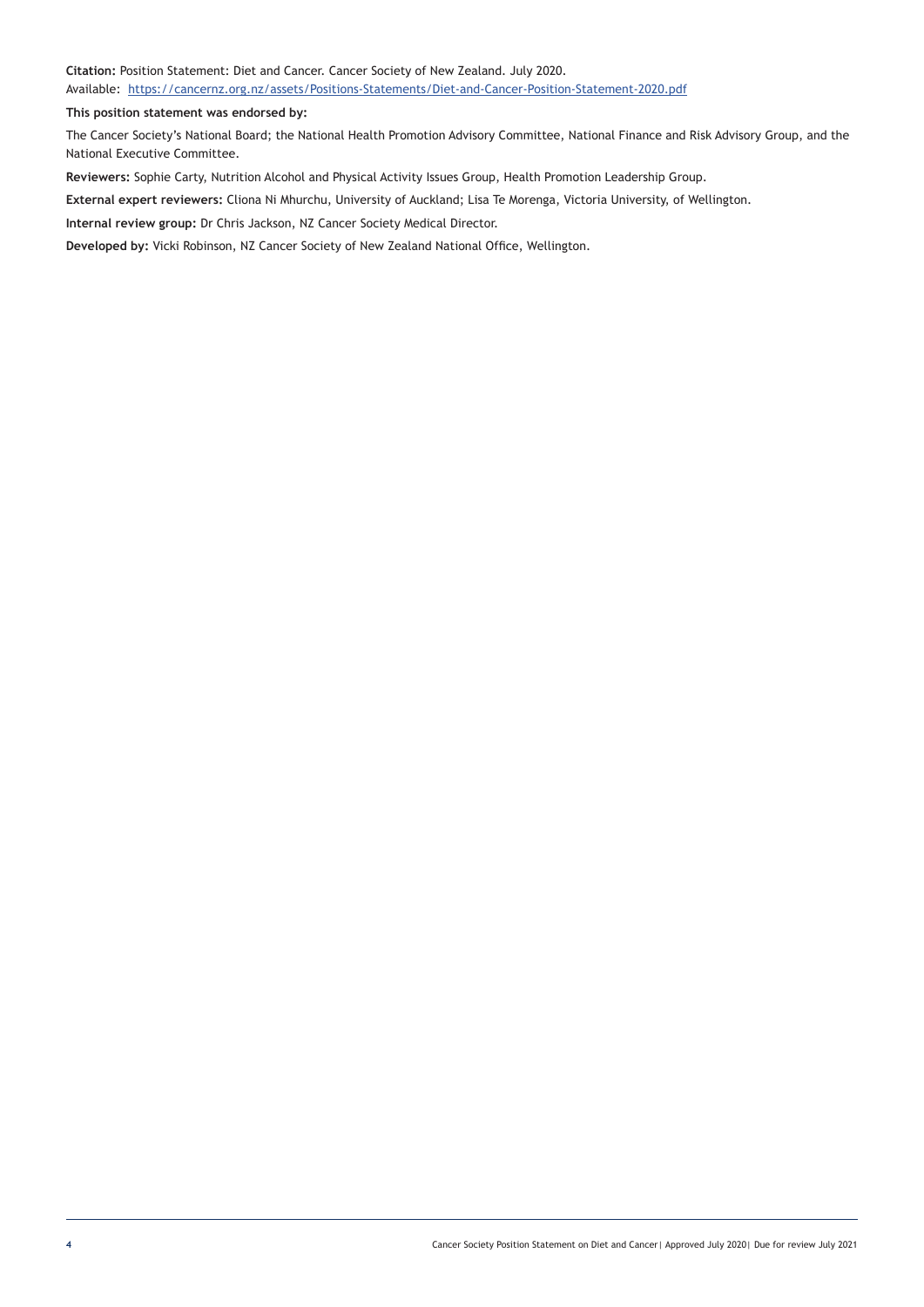## **References**

- 1. World Cancer Research Fund/American Institute for Cancer Research. Diet, Nutrition, Physical Activity and Cancer: A Global Perspective.; 2018. doi:10.1016/j.scienta.2014.02.005
- 2. World Health Organisation. New Zealand Country Cancer Profile. https://www.who.int/cancer/country-profiles/NZL\_2020.pdf. Published 2020. Accessed June 10, 2020.
- 3. Ministry of Health. NZ Health Survey 18/19. https://www.health.govt.nz/publication/annual-update-key-results-2018-19-new-zealandhealth-survey. Accessed June 16, 2020.
- 4. Ministry Of Health. Obesity. https://www.health.govt.nz/our-work/diseases-and-conditions/obesity. Published 2019.
- 5. Unicef. The State of the Worlds Children. Children and Nutrition. Growing Well in a Changing World.; 2019. https://www.unicef.org/ media/63016/file/SOWC-2019.pdf.
- 6. Ministry of Health. Household Food Insecurity among Children.; 2019. https://www.health.govt.nz/publication/household-foodinsecurity-among-children-new-zealand-health-survey.
- 7. Moeke-Pickering T, Heitia M, Heitia S, Karapu R, Cote-Meek S. Understanding Maori Food Secuity and Food Sovereignty in Whakatane. MAI J. 2015;4(1).
- 8. Rashbrooke M. Inequality: A New Zealand in Crisis. Wellington: Bridget Williams Books; 2013.
- 9. Perry B. Household Incomes in New Zealand : Trends in Indicators of Inequality and Hardship 1982-2016. Wellington; 2017.
- 10. Vandevijvere S, Mackay S, D'Souza E, Swinburn B. How Healthy are NZ Food Environments?A comprehensive assessment 2014-2017 How healthy are New Zealand food environments? 2018 Executive Summary. https://figshare.com/s/31a25e34bab1cae6f38a. Published 2018. Accessed December 16, 2019.
- 11. Sushil Z, Vandevijvere S, Exeter DJ, Swinburn B. Food swamps by area socioeconomic deprivation in New Zealand: a national study. Int J Public Health. 2017. doi:10.1007/s00038-017-0983-4
- 12. Signal L, Barr M, Smith M. Evidence Snapshot: What Can Be Done to Protect Our Children from Unhealthy Food Marketing?; 2018. http:// www.healthyaucklandtogether.org.nz/assets/Marketing-to-children/Evidence-Snapshot.pdf.
- 13. Wiki J, Kingham S, Campbell M. Accessibility to food retailers and socio‐economic deprivation in urban New Zealand. NZ Geogr. 2018;75(1):3-11. https://onlinelibrary.wiley.com/doi/abs/10.1111/nzg.12201.
- 14. Signal LN, Stanley J, Smith M. Childrens everyday exposure to food marketing: an objective analysis using wearable cameras. Int J Behav Nutr Pyhysical Act. 2017;14(137).
- 15. Vandevijvere S, Molloy J, Hassen de Medeiros N, Swinburn B. Unhealthy food marketing around NZ schools: a national survey. Int J Public Health. 63(9):1099-1107. https://pubmed.ncbi.nlm.nih.gov/30151781/.
- 16. World Cancer Research Fund International. Recommendations and Public Health and Policy Implications.; 2018. https://www.who.int/ end-childhood-obesity/publications/echo-report/en/.
- 17. World Health Organization. "Best buys" and other recommended interventions for the prevention and control of noncommunicable diseases. WHO. 2017. https://www.who.int/ncds/management/best-buys/en/.
- 18. NZ Government. NZ Public Health and Disability Act. Wellington NZ http://www.legislation.govt.nz/act/public/2000/0091/latest/ DLM80051.html.
- 19. Theodore R, McLean R, TeMorenga L. Challenges to addressing obesity for Māori in Aotearoa/New Zealand. Aust N Z J Public Health. 2015;39(6).
- 20. Ministry of Health. Improving the Health of all New Zealanders. https://www.health.govt.nz/nz-health-statistics/national-collectionsand-surveys/surveys/new-zealand-health-survey/improving-health-new-zealanders#obesity. Published 2019.
- 21. Mialon M, Swinburn B, Allender S, Sacks G. 'Maximising shareholder value': a detailed insight into the corporate political activity of the Australian food industry. Aust N Z J Public Health. 2017. doi:10.1111/1753-6405.12639
- 22. Richards R. Knowledge of evidence based cancer risk factors remain low among New Zealand adults: findings from two cross-sectional studies, 2001 and 2015. Asian Pacific J Cancer Prev Cancer Prev. 2017;18(11):2931-2936.
- 23. Obesity: Preventing and Managing the Global Epidemic. Report of a WHO Consultation.; 2000. https://www.who.int/nutrition/ publications/obesity/WHO\_TRS\_894/en/.
- 24. World Health Organization. Report of the Commission of Ending Childood Obesity. WHO. 2016. https://www.who.int/end-childhoodobesity/publications/echo-plan-executive-summary/en/.
- 25. WHO. Global action plan for the prevention and control of noncommunicable diseases 2013-2020. World Heal Organ. 2013. doi:978 92 4 1506236
- 26. Burns L, et al. Public perceptions of cancer risk. J Clin Oncol. 2012. https://ascopubs.org/doi/abs/10.1200/jco.2012.30.15\_suppl.1559.
- 27. United Nations. A simplified version of the United Nations Convention on the Rights of the Child . United Nations Conv rights child. 2017. doi:10.1016/j.fuel.2014.09.125